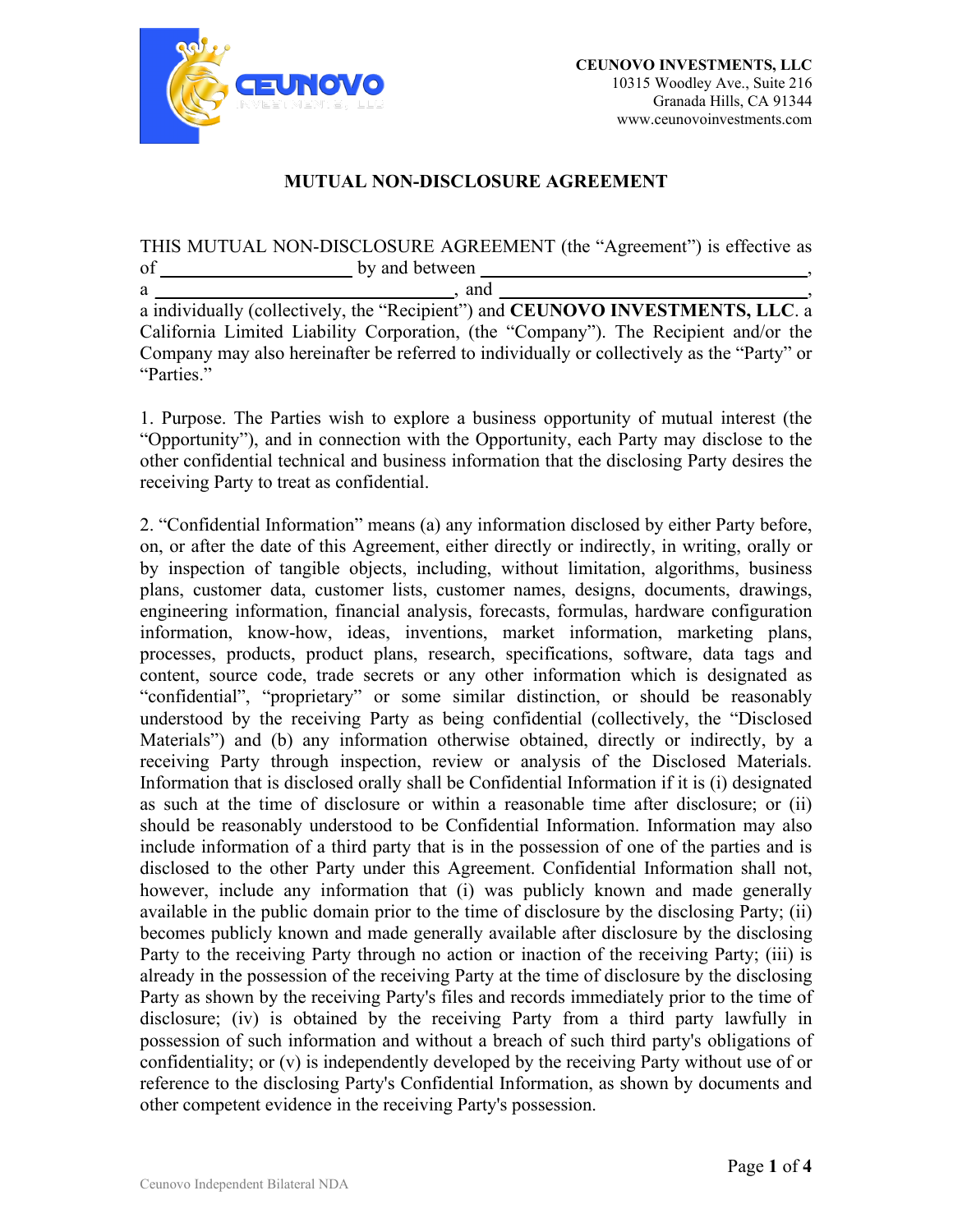

3. Non-disclosure of Confidential Information. Each Party agrees not to disclose any Confidential Information of the other Party except as set forth herein. If a receiving Party reasonably determines that it is required by law, regulation or governmental authority to make any disclosure that is prohibited or otherwise constrained by this Agreement, the receiving Party will provide the disclosing Party with prompt written notice of such requirement so that the disclosing Party may seek a protective order or other appropriate relief. Subject to the foregoing sentence, such receiving Party may furnish that portion (and only that portion) of the Confidential Information that the receiving Party has so determined it is legally compelled or is otherwise legally required to disclose; provided, however, that the receiving Party provides such assistance as the disclosing Party may reasonably request in obtaining such order or other relief. Neither Party shall reverse engineer, disassemble or decompile any prototypes, software or other tangible objects that embody the other Party's Confidential Information and that are provided to the Party under this Agreement.

4. Non-Circumvention. Each Party acknowledges the tangible and intangible value of third party introductions. Therefore, with respect to any possible strategic transaction that may be proposed as a result of the disclosures contemplated by this Agreement, the Parties expressly acknowledge that the names, information and availability of all third parties identified or introduced by either Party shall be considered the sole and exclusive property of the introducing Party. Neither Party shall act to exclude or circumvent the other regarding any transaction(s) that may be proposed or discussed as a result of disclosures pursuant to this Agreement by approaching, negotiating or doing business directly with a third party, or with any of the individuals or entities associated with that third party without the prior written consent of the introducing Party.

5. Maintenance of Confidentiality. Each Party agrees that it shall take reasonable measures to protect the secrecy of and avoid disclosure of the Confidential Information of the other Party. Without limiting the foregoing, each Party shall take at least those measures that it takes to protect its own confidential information of a similar nature, but in no case less than reasonable care (including, without limitation, all precautions the receiving Party employs with respect to its confidential materials). Each Party shall reproduce the other Party's proprietary rights notices on any such authorized copies, in the same manner in which such notices were set forth in or on the original. A Party receiving Confidential Information shall promptly notify the Party disclosing such Confidential Information of any disclosure of such Confidential Information in violation of this Agreement of which the receiving Party becomes aware.

6. No Obligation. Nothing in this Agreement shall obligate either Party to proceed with any transaction between them, and each Party reserves the right, in its sole discretion, to terminate discussions concerning the Opportunity.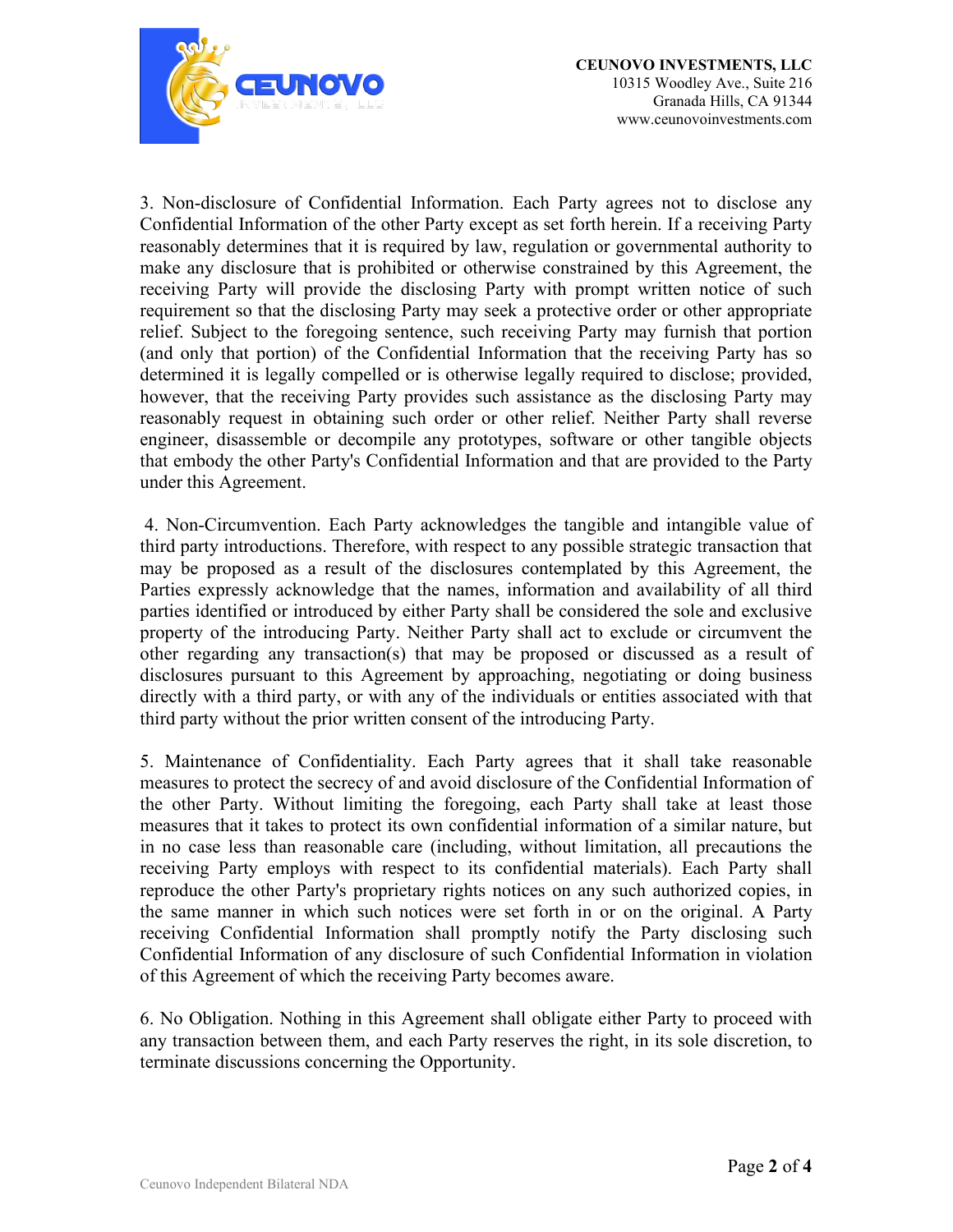

7. Authorized Persons. Without the prior consent of the disclosing Party, a receiving Party may make Confidential Information accessible only on a need-to-know basis to (i) its members and their designees, (ii) the members of the Company's board of directors and executive management and their designees, (iii) the employees of each Party, (iv) each Party's legal, financial and other advisors and accountants, (v) any bank or other financial institution or entity funding or proposing to assist in financing a potential transaction, whether by debt or equity, including any professional consultant retained by such bank or other financial institution or entity for the purpose of evaluating the Confidential Information, (jointly referred to as the "Authorized Persons"). A receiving Party may make Confidential Information accessible to the Authorized Persons only if it has drawn their attention to this Agreement. Any breach of the restrictions and obligations contained in this Agreement by an Authorized Person shall be imputed to the receiving Party as if the receiving Party itself had breached its obligations hereunder.

8. Return of Materials. All documents and other tangible objects containing or representing Confidential Information that have been disclosed by either Party to the other Party, and all copies or extracts thereof that are in the possession of the other Party, shall be and remain the property of the disclosing Party and shall be promptly returned to the disclosing Party or destroyed upon the disclosing Party's written request; provided, that the receiving Party may retain attorney work product and e-mail and computer system backup copies maintained in accordance with the receiving Party's generally applied electronic records retention policies.

9. No License. Nothing in this Agreement is intended to grant any rights to either Party under any patent, mask work right, copyright, trade secret or other intellectual property right of the other Party, nor shall this Agreement grant any Party any rights in or to the other Party's Confidential Information.

10. Term. The obligations of each receiving Party under this Agreement shall survive until the earlier of i) five (5) years from the date herein, or ii) such time as all Confidential Information of the other Party disclosed hereunder becomes publicly known and made generally available through no action or inaction of the receiving Party.

11. Availability of Equitable Relief. Each Party understands and agrees that its breach or threatened breach of this Agreement may cause irreparable injury to the other Party and that money damages may not provide an adequate remedy for such breach or threatened breach, and both parties hereby agree that, in the event of such a breach or threatened breach, the non breaching Party may also be entitled, without the requirement of posting a bond or other security, to seek equitable relief, including injunctive relief and specific performance. The parties' rights under this Agreement are cumulative, and a Party's exercise of one right shall not waive the Party's right to assert any other legal remedy.